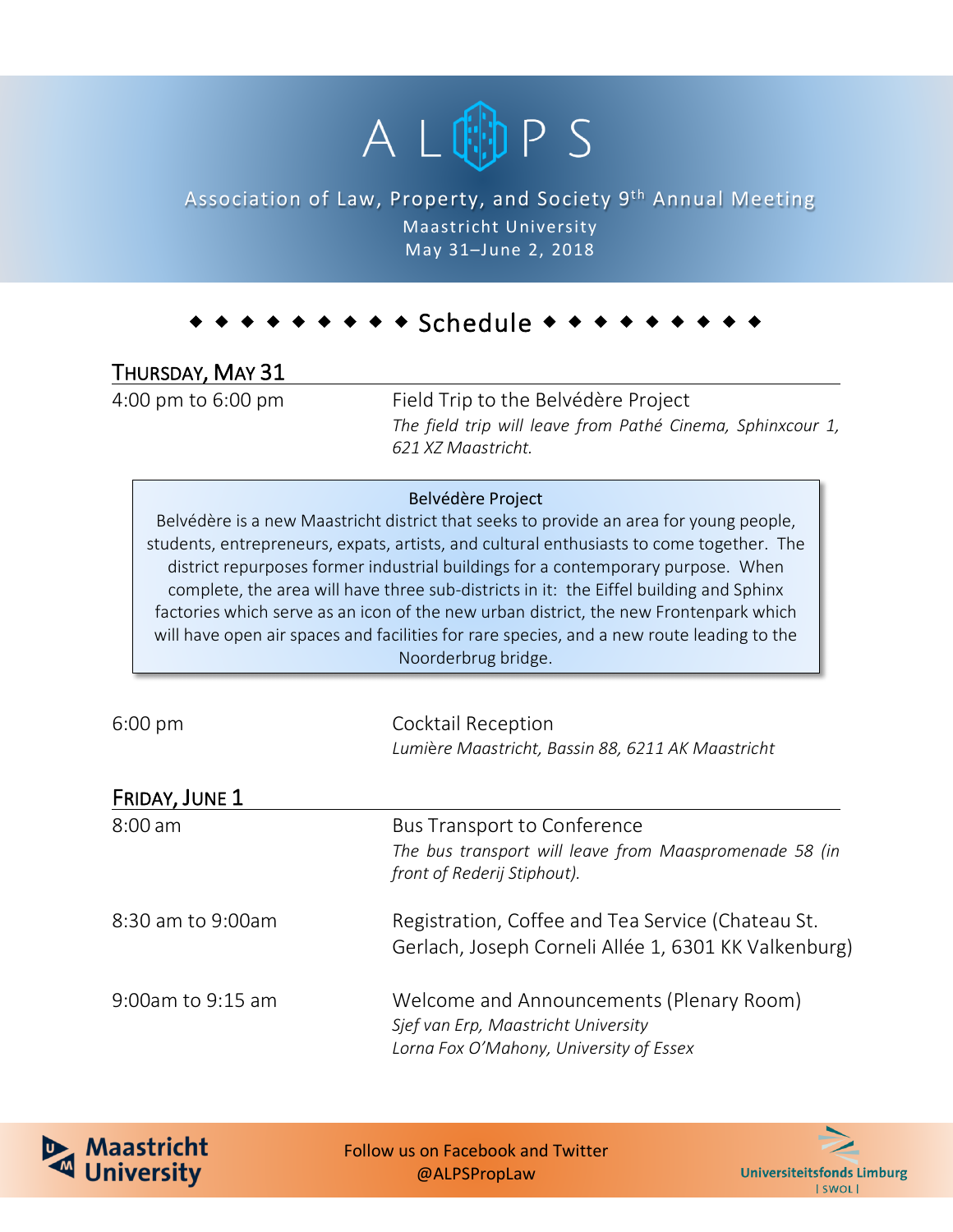### FRIDAY, JUNE 1 (CONT.)

| 9:15 am to 10:45 am  | Panel Session I                                                                                                                                                                                                                                         |
|----------------------|---------------------------------------------------------------------------------------------------------------------------------------------------------------------------------------------------------------------------------------------------------|
| 10:45 am to 11:00am  | <b>Break</b>                                                                                                                                                                                                                                            |
| 11:00 am to 12:30 pm | Panel Session II                                                                                                                                                                                                                                        |
| 12:30 pm to 1:45 pm  | Lunch and Plenary Panel on "Privacy, Property,<br>Politics, and Polarization" (Plenary Room)<br>Moderator: Sally Brown Richardson, Tulane University<br>Participants: Anna Berlee (Maastricht University) and<br>Antonia Layard (University of Bristol) |

#### Privacy, Property, Politics, and Polarization

Politics and privacy concerns have inched their way into every sphere of conversation, including property law. From real property to digital property, our discourse on property law has become more politicized and polarized than ever. Concerns about privacy have dominated much of the debate during the past year. Join the plenary panel on "Privacy, Property, Politics, and Polarization" to discuss how property law has been impacted by the concerns of privacy and politics.

| 1:45 pm to $3:15$ pm | Panel Session III                                                                                                      |
|----------------------|------------------------------------------------------------------------------------------------------------------------|
| 3:15 pm to 3:30 pm   | <b>Break</b>                                                                                                           |
| 3:30 pm to 5:30 pm   | Panel Session IV                                                                                                       |
| 5:30 pm              | Reception                                                                                                              |
| $6:15$ pm            | <b>Bus Transport from Conference</b><br>The bus transport will bring participants back to the center<br>of Maastricht. |